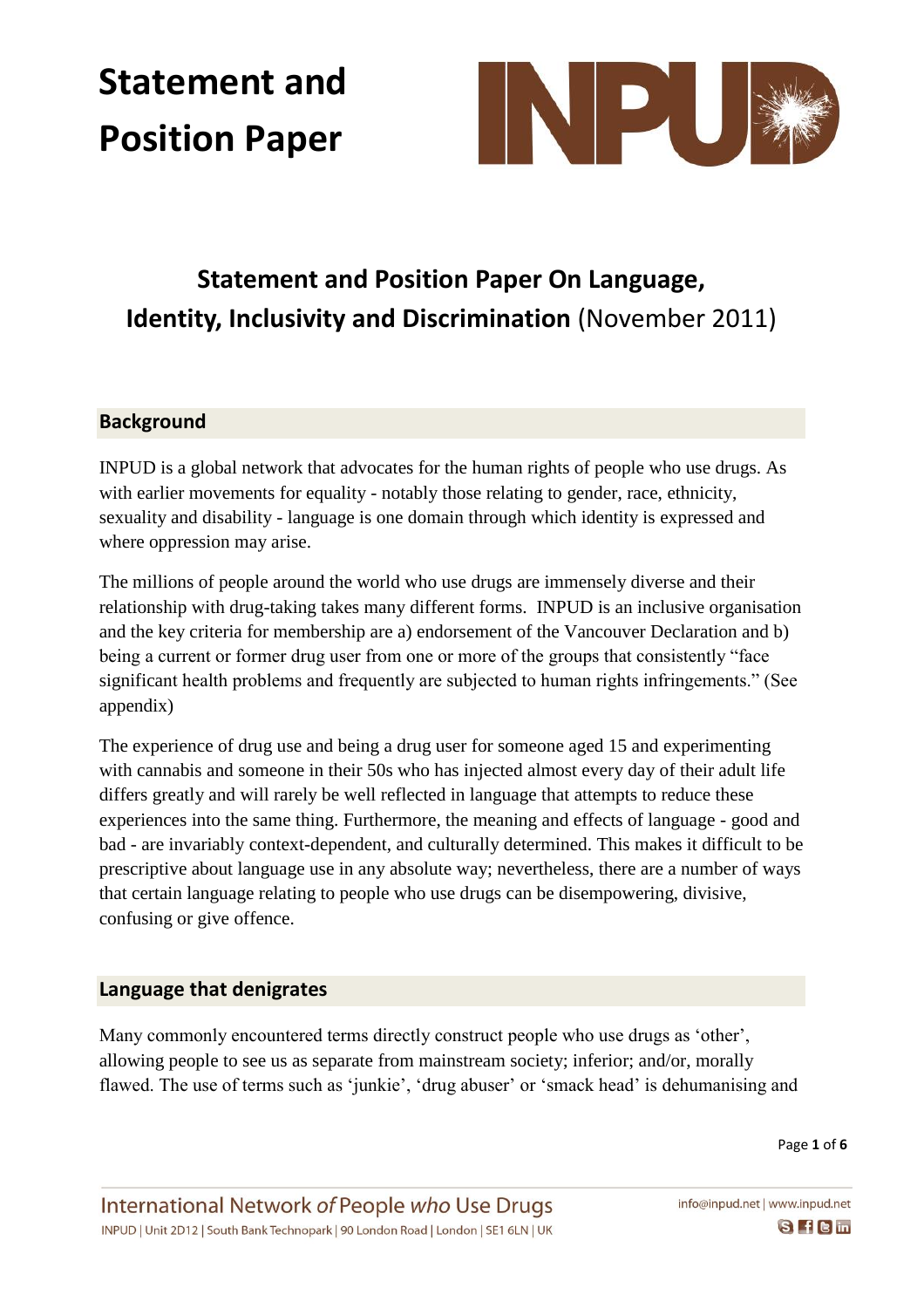

enables policies that treat people who use drugs as sub-human, non-citizens; frequently making them into scapegoats for wider societal problems.

INPUD opposes the use of terms such as 'junkie' within the media and anywhere else in the public discourse concerning drug use/policy, because it reduces people who use drugs to a stereotype and undermines public understanding. INPUD contributed to a successful challenge of the use of such language in the Irish press, which was upheld by *the Office of the Press Ombudsman* . We aim to repeat such campaigns in the future where similar defamatory articles appear anywhere in the media.<sup>i</sup>

### **Language that potentially divides or confuses**

People make sense of drug taking in different ways using different concepts, reflecting adherence to various, underlying theoretical models and values. Where people are experiencing difficulties associated with their drug use, language can reflect the way these are explained and, often, the kind of solutions to which these explanations lead.

The 'disease model' and the concept of 'recovery' with which it is sometimes associated is one area where disagreements and misunderstandings arise. Each of these terms has been used and defined in many different ways. For some people, interpreting their experiences of drug use as an 'addiction disease' that can best be managed within a medical model, and in which they have a goal of 'recovery' which generally involves being abstinent from all or most drugs, can be experienced unambiguously as a positive way of achieving their life-goals. For others, the disease model is experienced as a way of pathologising an enduring dimension of being human – drug-taking – and misusing medical and other forms of state power to regulate and control citizens' lives. Despite the various meanings people give it in practice, many of which are positive, 'recovery' can often be understood to imply that drug use is a disease from which people could or should be cured. Likewise, being three years clean may well be something to celebrate for someone in certain settings, yet terms such as 'clean' imply that people who continue to use drugs are 'dirty' i.e. of less worth and, as such, can denigrate and marginalise.

We regard people as sovereign over their bodies and – besides the right this implies regarding what adults can put into their bodies and how - INPUD also recognises the individual's right to freely interpret their experiences of drug-taking using a disease or any other model.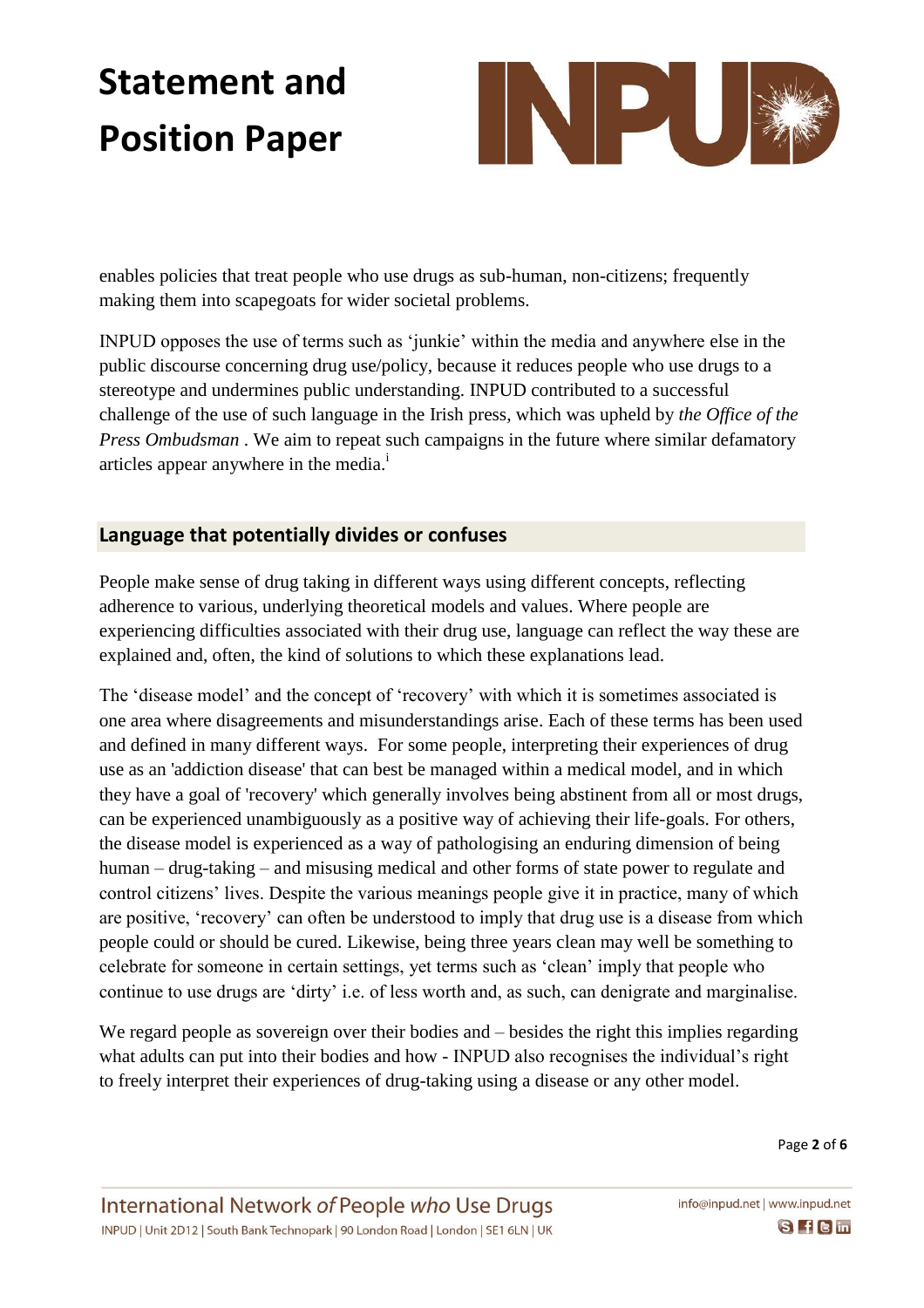

However, we are opposed to *systems* that impose a disease model on drug-taking in general or view drug use as something from which people ought to recover, especially where recovery is used as code for a goal of abstinence that is imposed on people, rather than freely chosen. For these reasons, INPUD discourages the general use of terminology that can imply a disease model (e.g. addiction, recovery, patient and clean) and, instead, promotes non-stigmatising language that is less likely to be divisive.

### **Preferred, non-stigmatising, language**

INPUD resists any implication that drug-taking of any sort leads inevitably to problems, nevertheless, it is undeniable that some people sometimes experience difficulties associated with the use of drugs. These difficulties can arise or be exacerbated by drug prohibition and sometimes by factors associated with the properties of the drugs themselves, the person consuming them and their situation and terminology is needed that address the relevant range of experiences.

INPUD recognises that language cannot be regulated and that context can transform a term that is used to oppress into one through which emancipation is pursued. Just as the reclaiming of the label 'queer' by LGBT activists and feminists was an assertion of power, empowered drug users may sometimes elect to refer to themselves as 'junkies'. This reclaiming of language can be a highly effective political tool. Ordinarily, however, language that may denigrate, is best avoided and the following terms are preferred:

People who use drugs (PUD) – The collective term for all people whose interests INPUD represents. We tend to avoid the term 'drug user' as it reduces the complexity of an individual to one aspect, albeit an often important or defining one, to a single activity. Similarly, we reject terms such as 'drug abuser', 'problem drug user' (PDU) or 'misuser' for general use because these are often used in an uncritical, disparaging or hostile way.

People who inject drugs  $(PWID) - A$  key constituency within INPUD, because this group is often the most discriminated against, marginalised, criminalised and experiences some of the most serious health problems that can be associated with drug-taking under the regime of global prohibition.

People who are dependent on drugs - Dependent drug users literally depend on their drug doses to get through the day. This does not imply that they are dysfunctional in any way or

Page **3** of **6**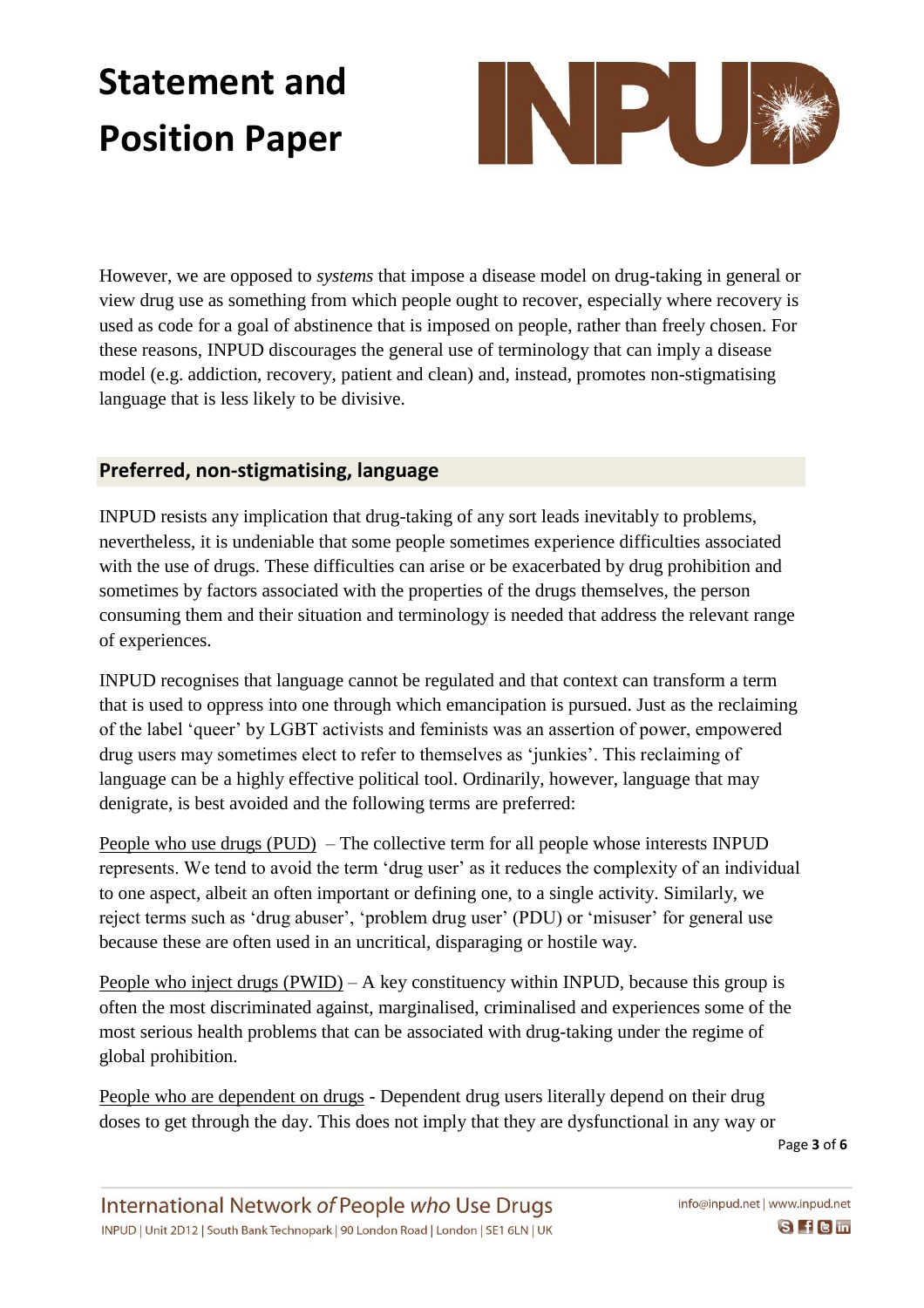

necessarily require services and dependence is not otherwise incompatible with a productive, happy, and fulfilled life.

Clients (of drug and related services) – The term client is generally preferred when referring to people using drugs who are receiving services from which they are intended to benefit (or for whom they are intended). 'Patient' is probably foremost among the possible alternatives, but can be problematic because it connotes a medical/disease model, which is still contested.

**INPUD, November 2011**

Page **4** of **6**

info@inpud.net | www.inpud.net S f C in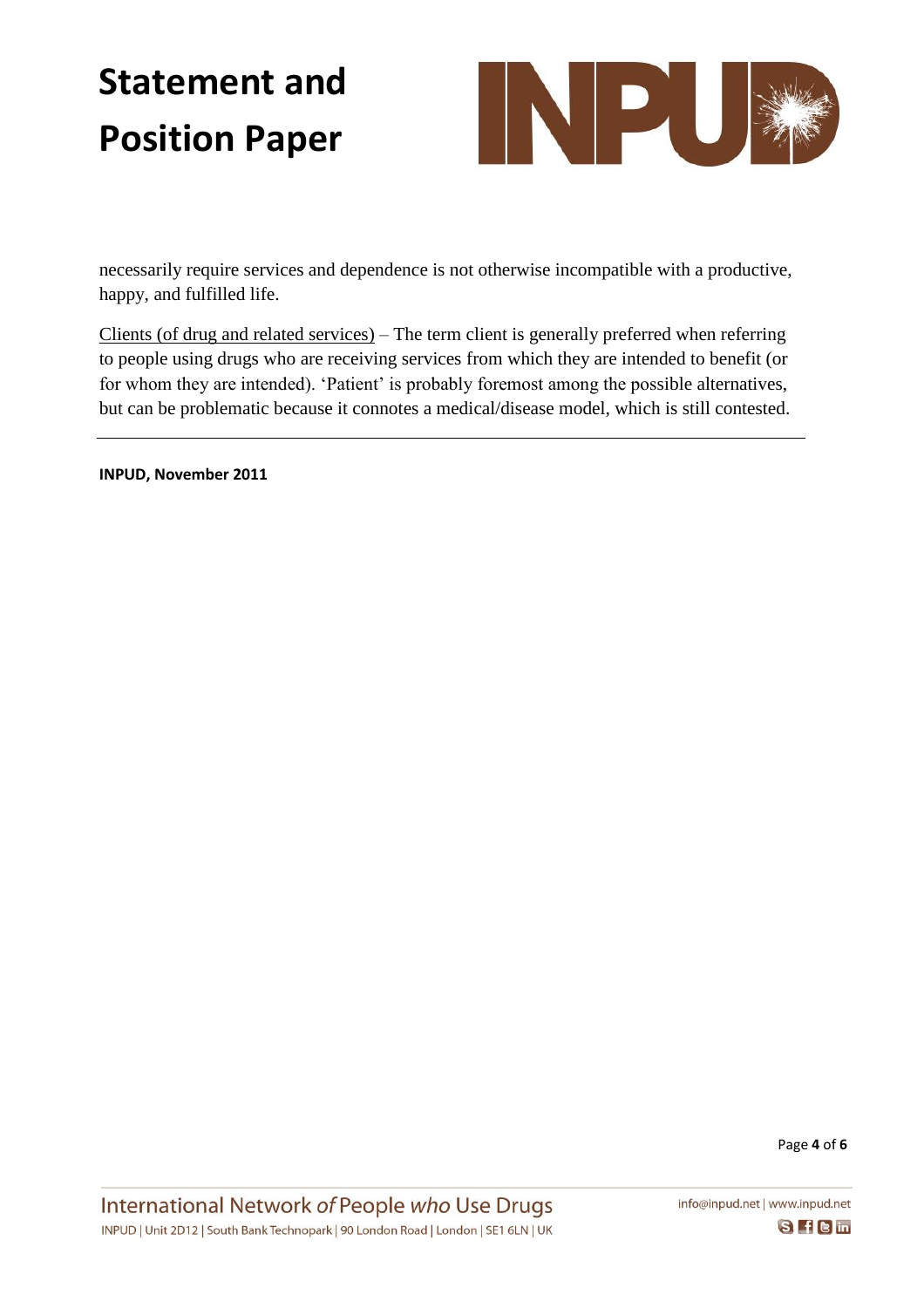

#### *Appendix – INPUD membership statement*

#### *Who are we?*

*This definition needs to be both complex and flexible and as such what follows is a descriptive statement rather than a simple sentence.*

*INPUD represents the interest of all people who use drugs on the global stage. INPUD was formed and has its strongest roots among those people who most frequently experience human rights infringements and face the greatest health problems. We recognise that this will rightly be defined differently in different country settings. This will be informed by drug control laws and political, cultural and religious norms.* 

*The following groups consistently face significant health problems and frequently are subjected to human rights infringements:*

- *People who inject drugs*
- *People who smoke stimulant drugs*
- *People who use opioid drugs by non-injecting routes of administration*
- *People on Substitution Therapy programmes*
- *People living with HIV, TB, and Hepatitis who have a history of drug use*
- *People who use drugs who are incarcerated and / or those in drug detention centres or coerced treatment*

*In addition, some groups of stimulant snorters may have patterns of use that would be familiar to those injecting or smoking stimulants.*

*INPUD is deliberately described as a peer-based organisation and we view our peers as other drug user activists who self-identify and have close community connectedness with those parts of our community that face the greatest health problems and most frequently experience human rights infringements. Through our first phase of development, we will focus on building this activist community to help establish the values and principles of the organisation.*

*International agencies and donors have acknowledged their need to engage those members of our community who most frequently experience human rights infringements and face the greatest health problems in public health efforts.*

*We also recognise that particular drugs or sections of the drug using community may start to face increased or new health problems and human rights infringements. INPUD will use* 

Page **5** of **6**